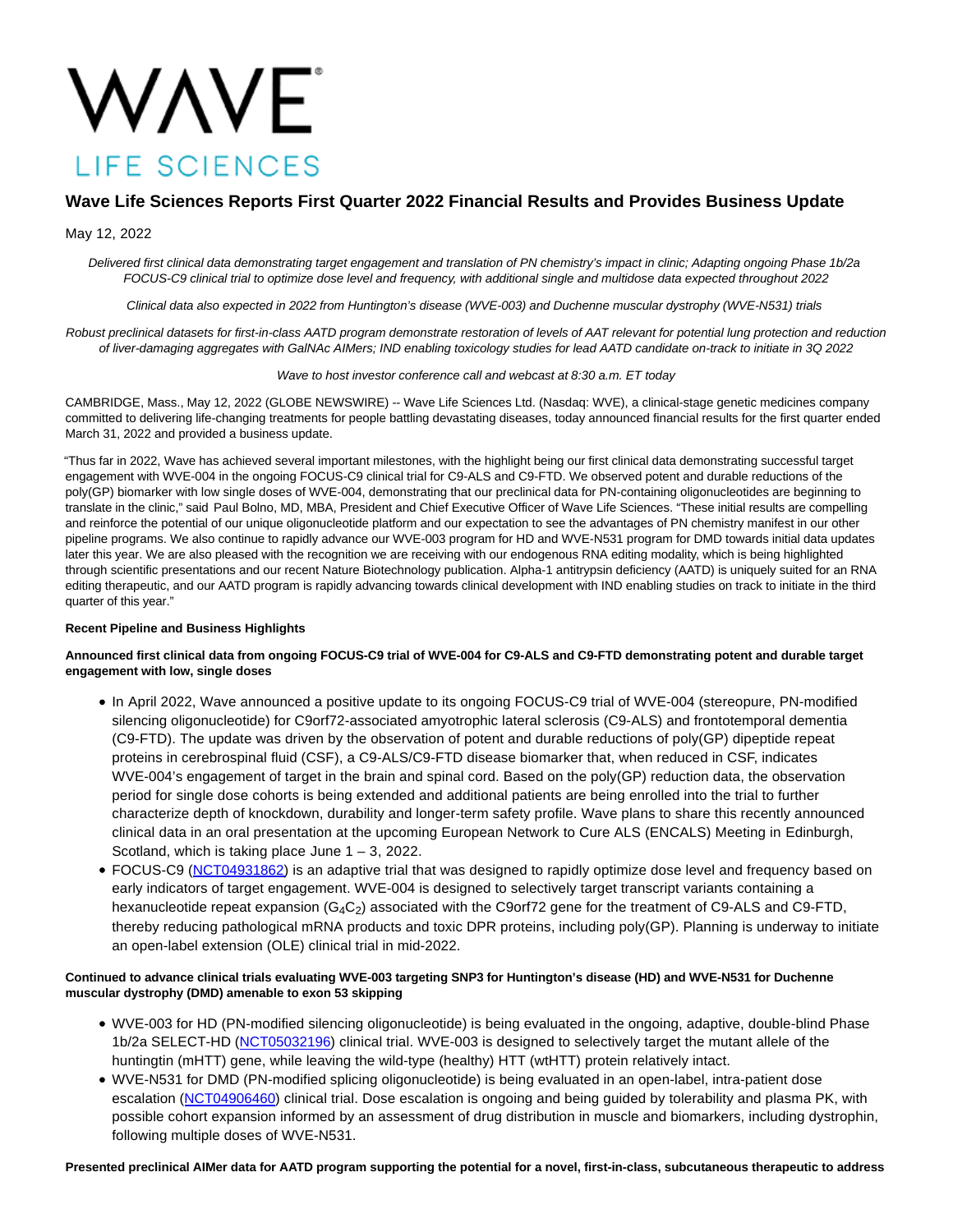#### **both lung and liver manifestations of disease**

- In March 2022, preclinical data for Wave's Alpha-1 antitrypsin deficiency (AATD) AIMer program demonstrating restoration of functional AAT protein and reduction of liver aggregates in a transgenic mouse model was shared in a Featured Session at the 7th Annual Oligonucleotide & Precision Therapeutics (OPT) Congress. At 19 weeks, GalNAc-conjugated SERPINA1 AIMers resulted in approximately 60% RNA editing of SERPINA1 transcript and circulating serum AAT levels (18.5 uM) in AIMer administered mice that were approximately 5-fold greater than PBS-administered controls.
- Today, May 12, 2022, at the TIDES USA: Oligonucleotide & Peptide Therapeutics Conference, Wave is presenting additional preclinical data that confirmed restored AAT protein in serum was functional at week 19, as measured by a 3-fold increase in neutrophil elastase inhibition over placebo control. A histological analysis indicated reduction of liver aggregates in a transgenic mouse model at 19 weeks with AIMers. Wave will also share these data in an oral presentation at the American Society of Gene and Cell Therapy (ASGCT) 25<sup>th</sup> Annual Meeting taking place May 16 – 19, 2022 in Washington, D.C.

# **Scientific publications highlight breadth and potential of Wave's therapeutic oligonucleotide platform, including novel PN-chemistry and RNA editing modality**

- In March 2022, preclinical proof-of-concept data for Wave's novel ADAR-mediated RNA base editing modality was published in the journal [Nature Biotechnology](https://www.nature.com/articles/s41587-022-01225-1) – the first scientific publication to report that RNA base editing in NHPs can be achieved with a simplified oligonucleotide approach. Data reported include an in vivo study where Wave's GalNAcconjugated A-to-I(G) RNA base editing oligonucleotides ("AIMers") yielded up to 50% editing of ACTB (Beta-actin) transcript in the liver of non-human primates (NHPs), with editing levels persisting as high as 40% for more than one month.
- In February 2022, two papers were published in the journal Nucleic Acids Research (NAR) that reported a multitude of preclinical in vitro and in vivo studies demonstrating the incorporation of PN backbone chemistry modifications (PN chemistry) in stereopure silencing oligonucleotides [\(publication link\)](https://academic.oup.com/nar/advance-article/doi/10.1093/nar/gkac037/6519371) and stereopure splicing oligonucleotides [\(publication](https://academic.oup.com/nar/advance-article/doi/10.1093/nar/gkac018/6513583?searchresult=1) link) significantly improves potency, distribution, and durability of effect.
- Wave has published a total of eight peer-reviewed papers thus far in 2022.

# **Key Anticipated 2022 Milestones**

# **WVE-004 for C9-ALS and C9-FTD:**

- Additional single and multidose clinical data for WVE-004 expected throughout 2022. Wave expects to use these data to optimize WVE-004 dose level and frequency, as well as to enable discussions with regulatory authorities regarding the next phase of development later in 2022.
- Planning underway to initiate an open-label extension (OLE) clinical trial in mid-2022.

# **WVE-003 for HD:**

Clinical data expected in 2022 for WVE-003 to provide further insight into the clinical effects of PN chemistry and enable decision-making for this program.

#### **WVE-N531 for DMD:**

Clinical data, including muscle biopsies, expected in 2022 for WVE-N531 to provide further insight into the clinical effects of PN chemistry and enable decision-making for this program.

#### **AIMer GalNAc-conjugated program for AATD:**

Wave expects to select an AATD AIMer development candidate and initiate IND-enabling toxicology studies in the third quarter of 2022.

## **First Quarter 2022 Financial Results and Financial Guidance**

Wave reported a net loss of \$37.8 million in the first quarter of 2022, as compared to \$42.5 million in the same period in 2021.

Wave recorded revenue of \$1.8 million for the first quarter of 2022, primarily under the Takeda Collaboration. Wave did not record any revenue under the Takeda Collaboration in the first quarter of 2021.

Research and development expenses were \$27.5 million in the first quarter of 2022 as compared to \$33.4 million in the same period in 2021. The decrease in research and development expenses in the first quarter was primarily due to decreased external expenses related to our previously disclosed discontinued PRECISION-HD programs, partially offset by increased internal and external expenses related to PRISM, including ADAR editing, and other ongoing programs.

General and administrative expenses were \$12.4 million in the first quarter of 2022 as compared to \$10.1 million in the same period in 2021. The increase in general and administrative expenses in the first quarter of 2022 was primarily due to increases in compensation-related expenses, as well as increases in professional services expenses and other general and administrative operating expenses.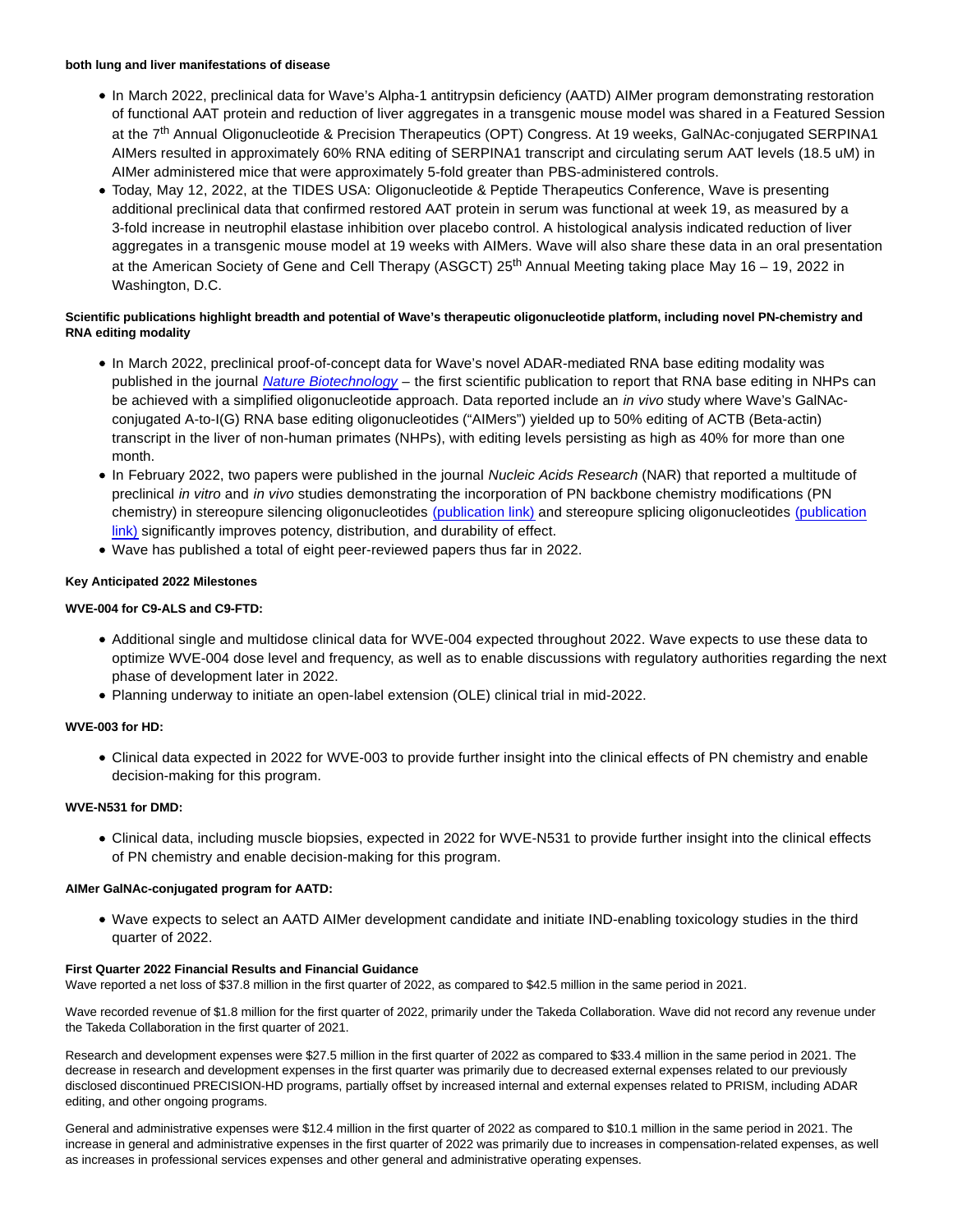As of March 31, 2022, Wave had \$111.7 million in cash, cash equivalents and short-term investments. As of December 31, 2021, Wave had \$150.6 million in cash and cash equivalents. This decrease was mainly due to Wave's year-to-date net loss of \$37.8 million.

Wave expects that its existing cash, cash equivalents and short-term investments will enable the company to fund its operating and capital expenditure requirements into the second quarter of 2023.

#### **Investor Conference Call and Webcast**

Wave management will host an investor conference call today at 8:30 a.m. ET to discuss the company's first quarter 2022 financial results and provide a business update. The conference call may be accessed by dialing (866) 220-8068 (domestic) or (470) 495-9153 (international) and entering conference ID: 092347. The live webcast may be accessed from the Investor Relations section of the Wave Life Sciences corporate website at [ir.wavelifesciences.com.](https://www.globenewswire.com/Tracker?data=yMKoUObYWvqb6zaF6v3Dpc7h2MpySOfWD_8qfOYIVGUHiEVvvNQT51Up2pVvXVMyOpbKKO8RnwGvBmVgBGukytWJKuJppUeNKbmJDNABAIw=) Following the webcast, a replay will be available on the website.

#### **About the FOCUS-C9 Clinical Trial**

The FOCUS-C9 trial is an ongoing, global, multicenter, randomized, double-blind, placebo-controlled Phase 1b/2a clinical trial to assess the safety and tolerability of single- and multiple-ascending intrathecal doses of WVE-004 for people with C9-ALS and/or C9-FTD. Additional objectives include measurement of poly(GP) DPR proteins in the cerebrospinal fluid (CSF), plasma and CSF pharmacokinetics (PK), and exploratory biomarkers and clinical outcomes. The FOCUS-C9 trial is designed to be adaptive, with dose escalation and dosing frequency being guided by an independent committee.

In an initial data analysis, reductions in poly(GP) were observed across all active treatment groups (10 mg, n=2 patients; 30 mg, n=4 patients; 60 mg, n=3 patients), reaching statistical significance versus placebo (n=3 patients) after single 30 mg doses, with a 34% reduction in poly(GP) at day 85 (p=0.011). At the time of analysis, none of the patients dosed with 60 mg had reached day 85. As the poly(GP) reduction in the 30 mg single dose cohort does not appear to have plateaued, Wave will extend the observation period from approximately three months (85 days) to approximately six months to identify the maximum reduction of poly(GP) and duration of effect of low single doses. Based on the durability and potency observed in the 30 mg cohort, FOCUS-C9 has been adapted to include additional patients receiving 20 mg and 30 mg single doses of WVE-004. Adverse events (AEs) were balanced across treatment groups, including placebo, and were mostly mild to moderate in intensity. Four patients (including one on placebo) experienced severe and/or serious adverse events; three were reported by the investigators to be related to ALS or administration, and one was reported by the investigator to be related to study drug. There were no treatment-associated elevations in CSF white blood cell counts or protein and no other notable laboratory abnormalities were observed.

Support for FOCUS-C9 is provided by the Alzheimer's Drug Discovery Foundation.

#### **About Amyotrophic Lateral Sclerosis and Frontotemporal Dementia**

Amyotrophic lateral sclerosis (ALS) is a fatal neurodegenerative disease in which the progressive degeneration of motor neurons in the brain and spinal cord leads to the inability to initiate or control muscle movement. People with ALS may lose the ability to speak, eat, move and breathe. ALS affects as many as 20,000 people in the United States.

Frontotemporal dementia (FTD) is a fatal neurodegenerative disease in which progressive nerve cell loss in the brain's frontal lobes and temporal lobes leads to personality and behavioral changes, as well as the gradual impairment of language skills. It is the second most common form of early-onset dementia after Alzheimer's disease in people under the age of 65. FTD affects as many as 70,000 people in the United States.

A hexanucleotide repeat expansion (G4C2) is the most common known genetic cause of the sporadic and inherited forms of ALS and FTD. The expansion leads to production of modified sense and antisense transcripts that can form nuclear RNA foci and encode dipeptide protein repeats (DPRs), which are believed to drive disease pathology. Additionally, the G4C2 expansion can decrease expression of C9orf72 protein, affecting regulation of neuronal function and the immune system.

In the United States, mutations of the C9orf72 gene are present in approximately 40% of familial ALS cases and ~8-10% of sporadic ALS cases. In FTD, the mutations appear in 38% of familial cases and 6% of sporadic cases.

#### **About Huntington's Disease**

Huntington's disease (HD) is a debilitating and ultimately fatal autosomal dominant neurological disorder, characterized by cognitive decline, psychiatric illness, and chorea. HD causes nerve cells in the brain to deteriorate over time, affecting thinking ability, emotions, and movement. HD is caused by an expanded cytosine-adenine-guanine (CAG) triplet repeat in the huntingtin (HTT) gene that results in production of mutant HTT (mHTT) protein. Accumulation of mHTT causes progressive loss of neurons in the brain. Wild-type, or healthy, HTT (wtHTT) protein is critical for neuronal function and suppression may have detrimental long-term consequences. Approximately 30,000 people in the United States have symptomatic HD and more than 200,000 others are at risk for developing the disease. There are currently no approved disease-modifying therapies available.

#### **About Duchenne Muscular Dystrophy**

Duchenne muscular dystrophy (DMD) is a fatal X-linked genetic neuromuscular disorder caused predominantly by out-of-frame deletions in the dystrophin gene, resulting in absent or defective dystrophin protein. Dystrophin protein is needed for normal muscle maintenance and operation. Because of the genetic mutations in DMD, the body cannot produce functional dystrophin, which results in progressive and irreversible loss of muscle function, including the heart and lungs. Worldwide, DMD affects approximately one in 5,000 newborn boys. Approximately 8%-10% of DMD patients have mutations amenable to treatment with an exon 53 skipping therapy. Exon skipping aims to address the underlying cause of DMD by promoting the production of dystrophin protein to stabilize or slow disease progression.

#### **About PRISM™**

PRISM is Wave Life Sciences' proprietary discovery and drug development platform that enables genetically defined diseases to be targeted with stereopure oligonucleotides across multiple therapeutic modalities, including silencing, splicing and editing. PRISM combines the company's unique ability to construct stereopure oligonucleotides with a deep understanding of how the interplay among oligonucleotide sequence, chemistry and backbone stereochemistry impacts key pharmacological properties. By exploring these interactions through iterative analysis of in vitro and in vivo outcomes and machine learning-driven predictive modeling, the company continues to define design principles that are deployed across programs to rapidly develop and manufacture clinical candidates that meet pre-defined product profiles.

#### **About Wave Life Sciences**

Wave Life Sciences (Nasdaq: WVE) is a clinical-stage genetic medicines company committed to delivering life-changing treatments for people battling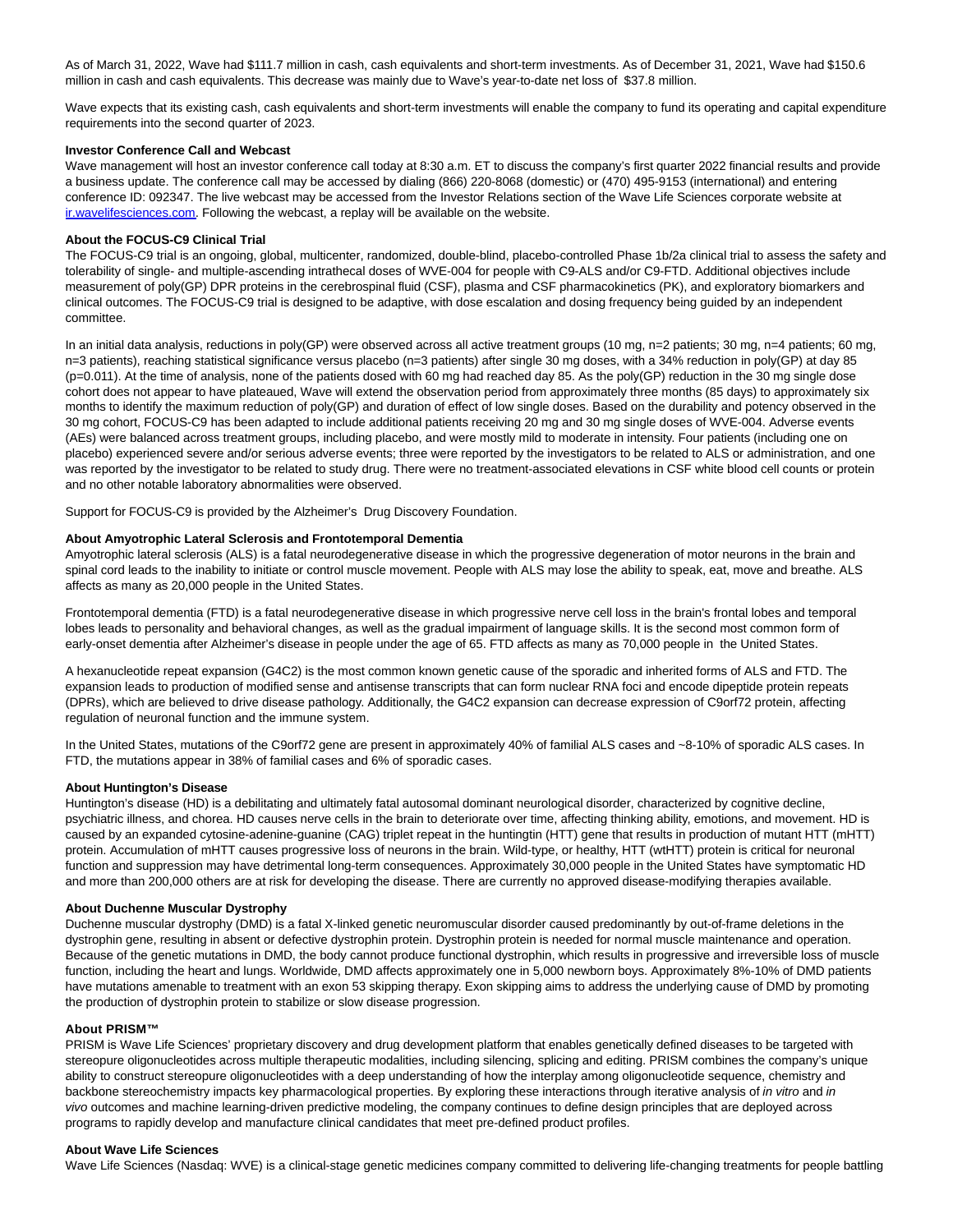devastating diseases. Wave aspires to develop best-in-class medicines across multiple therapeutic modalities using PRISM, the company's proprietary discovery and drug development platform that enables the precise design, optimization, and production of stereopure oligonucleotides. Driven by a resolute sense of urgency, the Wave team is targeting a broad range of genetically defined diseases so that patients and families may realize a brighter future. To find out more, please visi[t www.wavelifesciences.com a](https://www.globenewswire.com/Tracker?data=Oha523h6o12-5fsqt0MYUEhDpkn7SPB2dG-7q5f6_dhhZ2BjC0FpxqWW3jqM8dNfdUh9zgSl-Z_5NmvJlgY-GgPmuHpbJIiUa1o9937XcyE=)nd follow Wave on Twitte[r @WaveLifeSci.](https://www.globenewswire.com/Tracker?data=mk7C0JCVOCT_L3PCPAPAYuEpYIxBLphUIiXKm79ThpIG5gKQ9EUwUnq1fEcLtb-pDPkgbNFnV3mQCkzTeUqFmcJpj3r58o4NvhgLsFtcK-s=)

#### **Forward-Looking Statements**

This press release contains forward-looking statements concerning our goals, beliefs, expectations, strategies, objectives and plans, and other statements that are not necessarily based on historical facts, including statements regarding the following, among others: the anticipated initiation, site activation, patient recruitment, patient enrollment, dosing, generation of data and completion of our adaptive clinical trials, and the announcement of such events; the protocol, design and endpoints of our ongoing and planned clinical trials; the future performance and results of our programs in clinical trials; future preclinical activities and programs; regulatory submissions; the progress and potential benefits of our collaborations with partners; the potential of our preclinical data to predict the behavior of our compounds in humans; our identification and expected timing of future product candidates and their therapeutic potential; the anticipated therapeutic benefits of our potential therapies compared to others; our ability to design compounds using multiple modalities and the anticipated benefits of that model; the potential benefits of PRISM, including our novel PN backbone chemistry modifications, and our stereopure oligonucleotides compared with stereorandom oligonucleotides; the potential benefits of our novel ADAR-mediated RNA editing platform capabilities, including our AIMers, compared to others; anticipated benefits of our proprietary manufacturing processes and our internal manufacturing capabilities; the benefit of nucleic acid therapeutics generally; the strength of our intellectual property; our assumptions based on our balance sheet and the anticipated duration of our cash runway; our intended uses of capital; and our expectations regarding the impact of the COVID-19 pandemic on our business. Actual results may differ materially from those indicated by these forward-looking statements as a result of various important factors, including the following: our ability to finance our drug discovery and development efforts and to raise additional capital when needed; the ability of our preclinical programs to produce data sufficient to support our clinical trial applications and the timing thereof; the clinical results of our programs and the timing thereof, which may not support further development of product candidates; actions of regulatory agencies, which may affect the initiation, timing and progress of clinical trials, including their receptiveness to our adaptive trial designs; our effectiveness in managing future clinical trials and regulatory interactions; the effectiveness of PRISM, including our novel PN backbone chemistry modifications; the effectiveness of our novel ADAR-mediated RNA editing platform capability and our AIMers; the continued development and acceptance of oligonucleotides as a class of medicines; our ability to demonstrate the therapeutic benefits of our candidates in clinical trials, including our ability to develop candidates across multiple therapeutic modalities; our dependence on third parties, including contract research organizations, contract manufacturing organizations, collaborators and partners; our ability to manufacture or contract with third parties to manufacture drug material to support our programs and growth; our ability to obtain, maintain and protect our intellectual property; our ability to enforce our patents against infringers and defend our patent portfolio against challenges from third parties; competition from others developing therapies for similar indications; our ability to maintain the company infrastructure and personnel needed to achieve our goals; the severity and duration of the COVID-19 pandemic and variants thereof, and its negative impact on the conduct of, and the timing of enrollment, completion and reporting with respect to our clinical trials; and any other impacts on our business as a result of or related to the COVID-19 pandemic, as well as the information under the caption "Risk Factors" contained in our most recent Annual Report on Form 10-K filed with the Securities and Exchange Commission (SEC) and in other filings we make with the SEC from time to time. We undertake no obligation to update the information contained in this press release to reflect subsequently occurring events or circumstances.

# **WAVE LIFE SCIENCES LTD. UNAUDITED CONSOLIDATED BALANCE SHEETS**

(In thousands, except share amounts)

|                                                                           | March 31, 2022 |         | December 31, 2021 |         |
|---------------------------------------------------------------------------|----------------|---------|-------------------|---------|
| <b>Assets</b>                                                             |                |         |                   |         |
| Current assets:                                                           |                |         |                   |         |
| Cash and cash equivalents                                                 | \$             | 61.713  | \$                | 150,564 |
| Short-term investments                                                    |                | 50,000  |                   |         |
| Prepaid expenses                                                          |                | 6,940   |                   | 6,584   |
| Other current assets                                                      |                | 5,730   |                   | 5,416   |
| <b>Total current assets</b>                                               |                | 124,383 |                   | 162,564 |
| Long-term assets:                                                         |                |         |                   |         |
| Property and equipment, net                                               |                | 21,046  |                   | 22,266  |
| Operating lease right-of-use assets                                       |                | 17,594  |                   | 18,378  |
| Restricted cash                                                           |                | 3,651   |                   | 3,651   |
| Other assets                                                              |                | 685     |                   | 148     |
| Total long-term assets                                                    |                | 42,976  |                   | 44,443  |
| <b>Total assets</b>                                                       |                | 167,359 | S                 | 207,007 |
| Liabilities, Series A preferred shares and shareholders' equity (deficit) |                |         |                   |         |
| <b>Current liabilities:</b>                                               |                |         |                   |         |
| Accounts payable                                                          | \$             | 9,853   | \$                | 7,281   |
| Accrued expenses and other current liabilities                            |                | 7,087   |                   | 14,861  |
| Current portion of deferred revenue                                       |                | 36,426  |                   | 37,098  |
| Current portion of operating lease liability                              |                | 5,120   |                   | 4,961   |
| <b>Total current liabilities</b>                                          |                | 58,486  |                   | 64,201  |
| Long-term liabilities:                                                    |                |         |                   |         |
| Deferred revenue, net of current portion                                  |                | 76,567  |                   | 77,479  |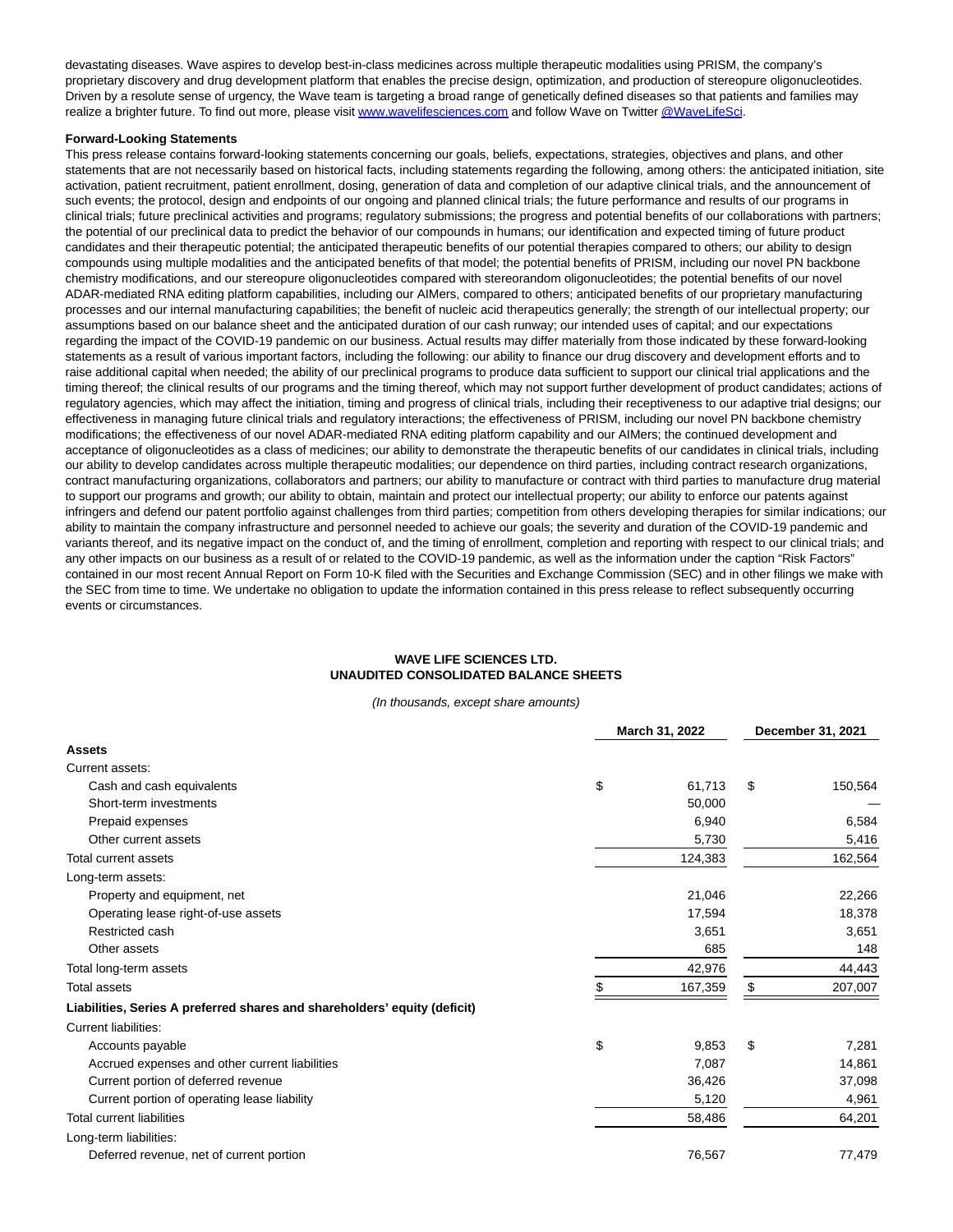| Operating lease liability, net of current portion                                                                                               | 23.617    |   | 24.955     |
|-------------------------------------------------------------------------------------------------------------------------------------------------|-----------|---|------------|
| Other liabilities                                                                                                                               | 868       |   |            |
| Total long-term liabilities                                                                                                                     | 101.052   |   | 102,434    |
| <b>Total liabilities</b>                                                                                                                        | 159,538   |   | 166,635    |
| Series A preferred shares, no par value; 3,901,348 shares issued and outstanding at<br>March 31, 2022 and December 31, 2021                     | 7,874     | S | 7,874      |
| Shareholders' equity (deficit):                                                                                                                 |           |   |            |
| Ordinary shares, no par value; 60,859,968 and 59,841,116 shares issued and outstanding<br>at March 31, 2022 and December 31, 2021, respectively | 751.229   | S | 749.851    |
| Additional paid-in capital                                                                                                                      | 91,951    |   | 87.980     |
| Accumulated other comprehensive income                                                                                                          | 95        |   | 181        |
| Accumulated deficit                                                                                                                             | (843,328) |   | (805, 514) |
| Total shareholders' equity (deficit)                                                                                                            | (53)      |   | 32,498     |
| Total liabilities, Series A preferred shares and shareholders' equity (deficit)                                                                 | 167.359   | S | 207.007    |

# **WAVE LIFE SCIENCES LTD. UNAUDITED CONSOLIDATED STATEMENTS OF OPERATIONS AND COMPREHENSIVE LOSS**

(In thousands, except share and per share amounts)

|                                                                                                                                  | Three Months Ended March 31, |               |    |            |
|----------------------------------------------------------------------------------------------------------------------------------|------------------------------|---------------|----|------------|
|                                                                                                                                  |                              | 2022          |    | 2021       |
| Revenue                                                                                                                          | \$                           | 1,750         | \$ |            |
| Operating expenses:                                                                                                              |                              |               |    |            |
| Research and development                                                                                                         |                              | 27,470        |    | 33,393     |
| General and administrative                                                                                                       |                              | 12,374        |    | 10,078     |
| Total operating expenses                                                                                                         |                              | 39,844        |    | 43,471     |
| Loss from operations                                                                                                             |                              | (38,094)      |    | (43, 471)  |
| Other income, net:                                                                                                               |                              |               |    |            |
| Dividend income and interest income, net                                                                                         |                              | 26            |    | 11         |
| Other income, net                                                                                                                |                              | 254           |    | 996        |
| Total other income, net                                                                                                          |                              | 280           |    | 1,007      |
| Loss before income taxes                                                                                                         |                              | (37, 814)     |    | (42, 464)  |
| Income tax provision                                                                                                             |                              |               |    |            |
| Net loss                                                                                                                         |                              | (37, 814)     | S  | (42, 464)  |
| Net loss per share attributable to ordinary shareholders—basic and diluted                                                       |                              | (0.62)        |    | (0.86)     |
| Weighted-average ordinary shares used in computing net loss per share attributable to ordinary<br>shareholders-basic and diluted |                              | 60,516,616    |    | 49,101,606 |
| Other comprehensive loss:                                                                                                        |                              |               |    |            |
| Net loss                                                                                                                         | \$                           | $(37,814)$ \$ |    | (42, 464)  |
| Foreign currency translation                                                                                                     |                              | (86           |    | (120)      |
| Comprehensive loss                                                                                                               | \$                           | (37,900)      | \$ | (42, 584)  |

**Investor Contact:** Kate Rausch 617-949-4827 [krausch@wavelifesci.com](https://www.globenewswire.com/Tracker?data=ZqkeEiiZOTq3b2NytmeMuS23ip4b0WsPqssfuOQhf-0lQAt21gDPumiRVtV7jSaUlJwcTI4s4_THzJNGRKW5G-EL1xtHCH1bHMoJnGsFjEM=)

**Media Contact:** Alicia Suter 617-949-4817 [asuter@wavelifesci.com](https://www.globenewswire.com/Tracker?data=t4-iYZfcvfkfhiT2aSArwFiV4mOJ1Ea90A4kFGmhpcUorJQYRL1C4UvSGvAXAje9tipxA1QYarQYMxL_Y5ABgO1h4MqS0shf0Svj-Z0QDYc=)